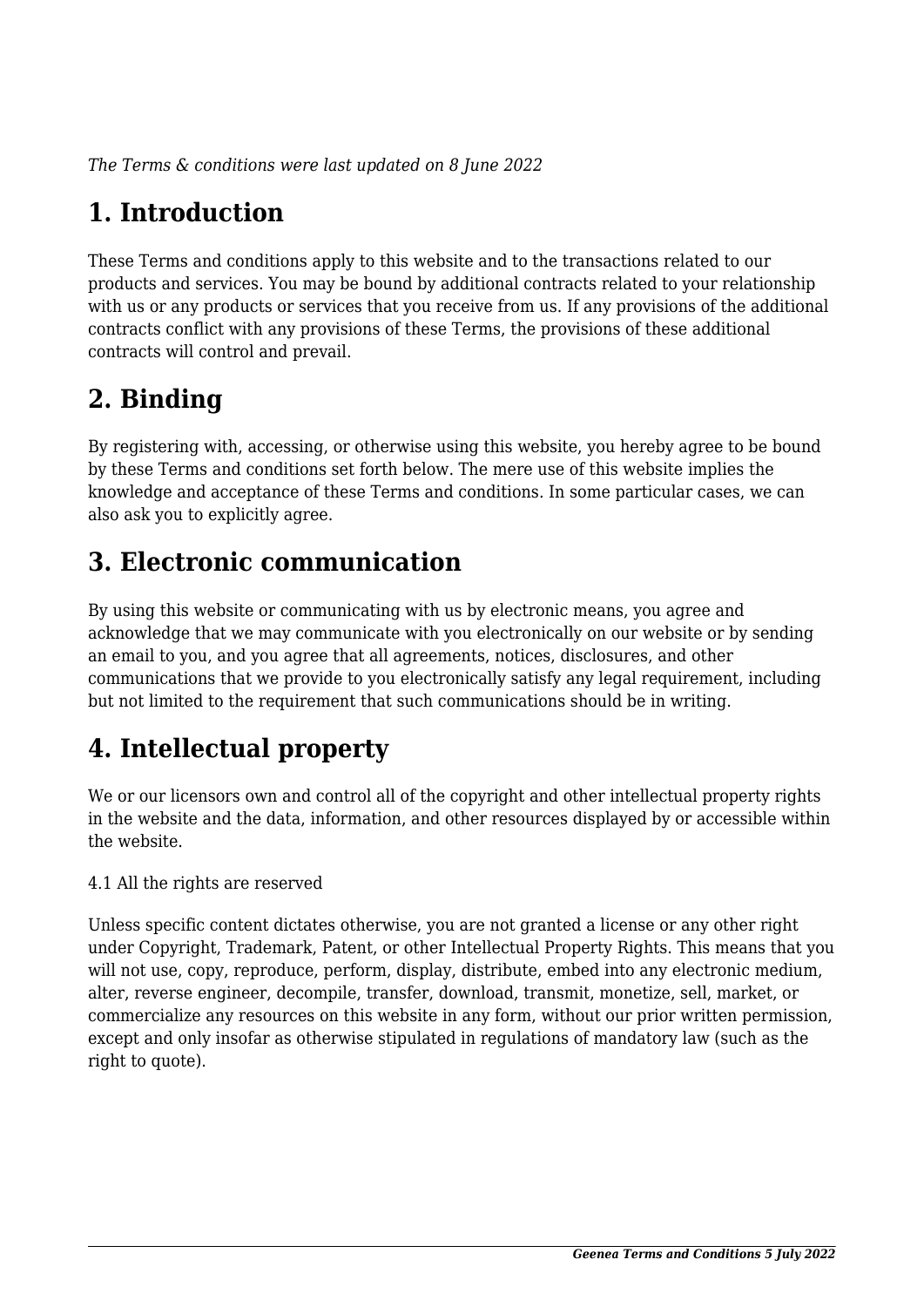# **5. Third-party property**

Our website may include hyperlinks or other references to other party's websites. We do not monitor or review the content of other party's websites which are linked to from this website. Products or services offered by other websites shall be subject to the applicable Terms and Conditions of those third parties. Opinions expressed or material appearing on those websites are not necessarily shared or endorsed by us.

We will not be responsible for any privacy practices or content of these sites. You bear all risks associated with the use of these websites and any related third-party services. We will not accept any responsibility for any loss or damage in whatever manner, however caused, resulting from your disclosure to third parties of personal information.

#### **6. Responsible use**

By visiting our website, you agree to use it only for the purposes intended and as permitted by these Terms, any additional contracts with us, and applicable laws, regulations, and generally accepted online practices and industry guidelines. You must not use our website or services to use, publish or distribute any material which consists of (or is linked to) malicious computer software; use data collected from our website for any direct marketing activity, or conduct any systematic or automated data collection activities on or in relation to our website.

Engaging in any activity that causes, or may cause, damage to the website or that interferes with the performance, availability, or accessibility of the website is strictly prohibited.

# **7. Refund and Return policy**

#### 7.1 Right of withdrawal

You have the right to withdraw from this contract within 14 days without giving any reason.

The withdrawal period will expire after 14 days from the day on which you acquire, or a thirdparty other than the carrier and indicated by you acquires, physical possession of the goods.

To exercise the right of withdrawal, you must inform us of your decision to withdraw from this contract by an unequivocal statement (for example a letter sent by post, fax, or email). Our contact details can be found below. You may use the attached model [withdrawal form](https://www.geenea.it/wp-content/uploads/complianz/withdrawal-forms/withdrawal-form-en.pdf), but it is not obligatory.

If you use this option, we will communicate to you an acknowledgement of receipt of such a withdrawal on a durable medium (for example by email) without delay.

To meet the withdrawal deadline, it is sufficient for you to send your communication concerning your exercise of the right of withdrawal before the withdrawal period has expired.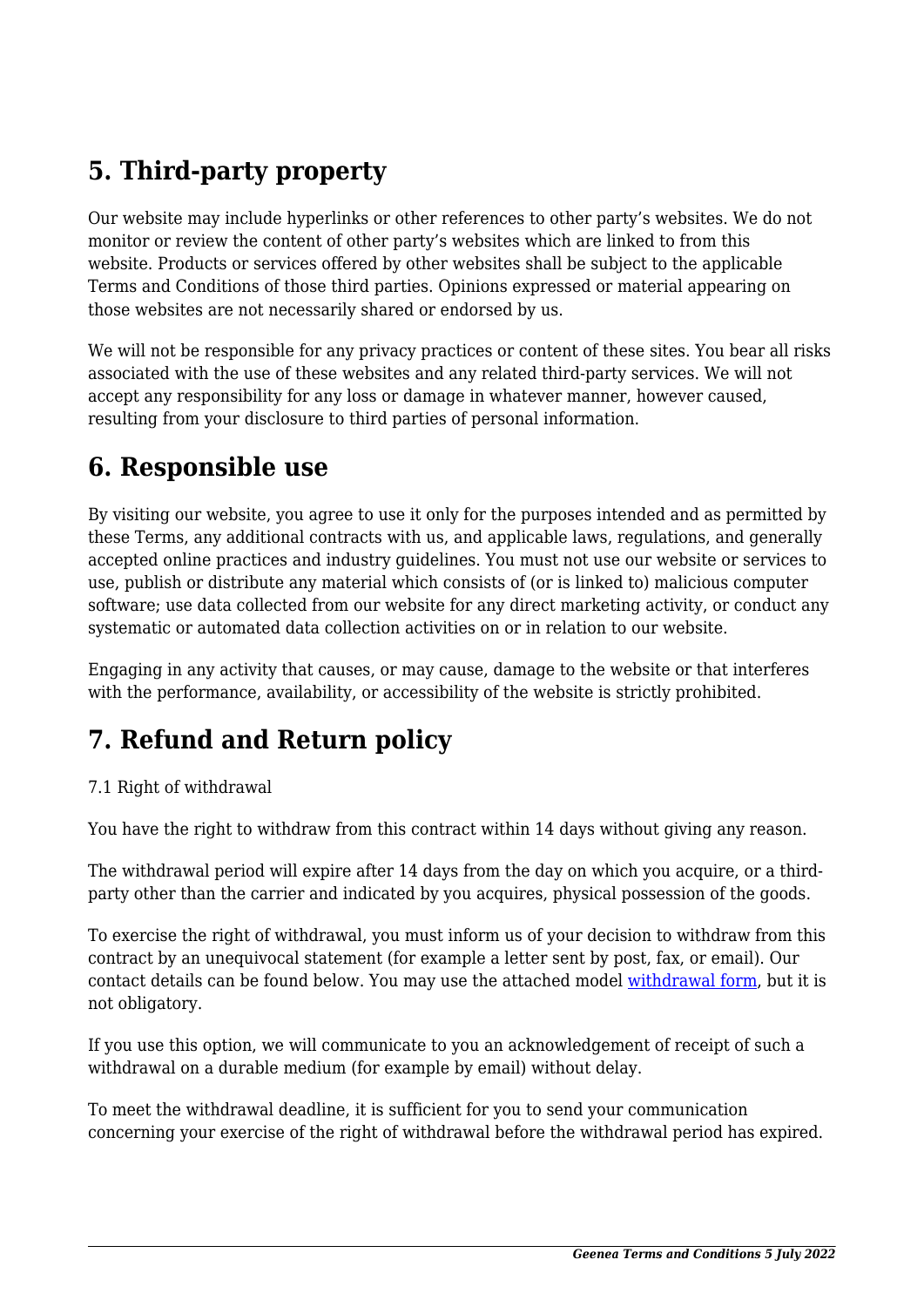#### 7.2 Effects of withdrawal

If you withdraw from this contract, we shall reimburse you all payments received from you, including the costs of delivery (with the exception of the supplementary costs resulting from your choice of a type of delivery other than the least expensive type of standard delivery offered by us), without undue delay and in any event not later than 14 days from the day on which we are informed about your decision to withdraw from this contract. We will carry out such reimbursement using the same means of payment as you used for the initial transaction unless you have expressly agreed otherwise; in any event, you will not incur any fees as a result of such reimbursement.

You shall send back the goods or hand them over to us or a person authorised by us to receive the goods, without undue delay and in any event not later than 14 days from the day on which you communicate your withdrawal from this contract to us. The deadline is met if you send back the goods before the period of 14 days has expired.

We may withhold reimbursement until we have received the goods back or you have supplied evidence of having sent back the goods, whichever is the earliest.

We will bear the cost of returning / collecting the goods.

You are only liable for any diminished value of the goods resulting from the handling other than what is necessary to establish the nature, characteristics, and functioning of the goods.

Please note that there are some legal exceptions to the right to withdraw, and some items can therefore not be returned or exchanged. We will let you know if this applies in your particular case.

### **8. Idea submission**

Do not submit any ideas, inventions, works of authorship, or other information that can be considered your own intellectual property that you would like to present to us unless we have first signed an agreement regarding the intellectual property or a non-disclosure agreement. If you disclose it to us absent such written agreement, you grant to us a worldwide, irrevocable, non-exclusive, royalty-free license to use, reproduce, store, adapt, publish, translate and distribute your content in any existing or future media.

#### **9. Termination of use**

We may, in our sole discretion, at any time modify or discontinue access to, temporarily or permanently, the website or any Service thereon. You agree that we will not be liable to you or any third party for any such modification, suspension or discontinuance of your access to, or use of, the website or any content that you may have shared on the website. You will not be entitled to any compensation or other payment, even if certain features, settings, and/or any Content you have contributed or have come to rely on, are permanently lost. You must not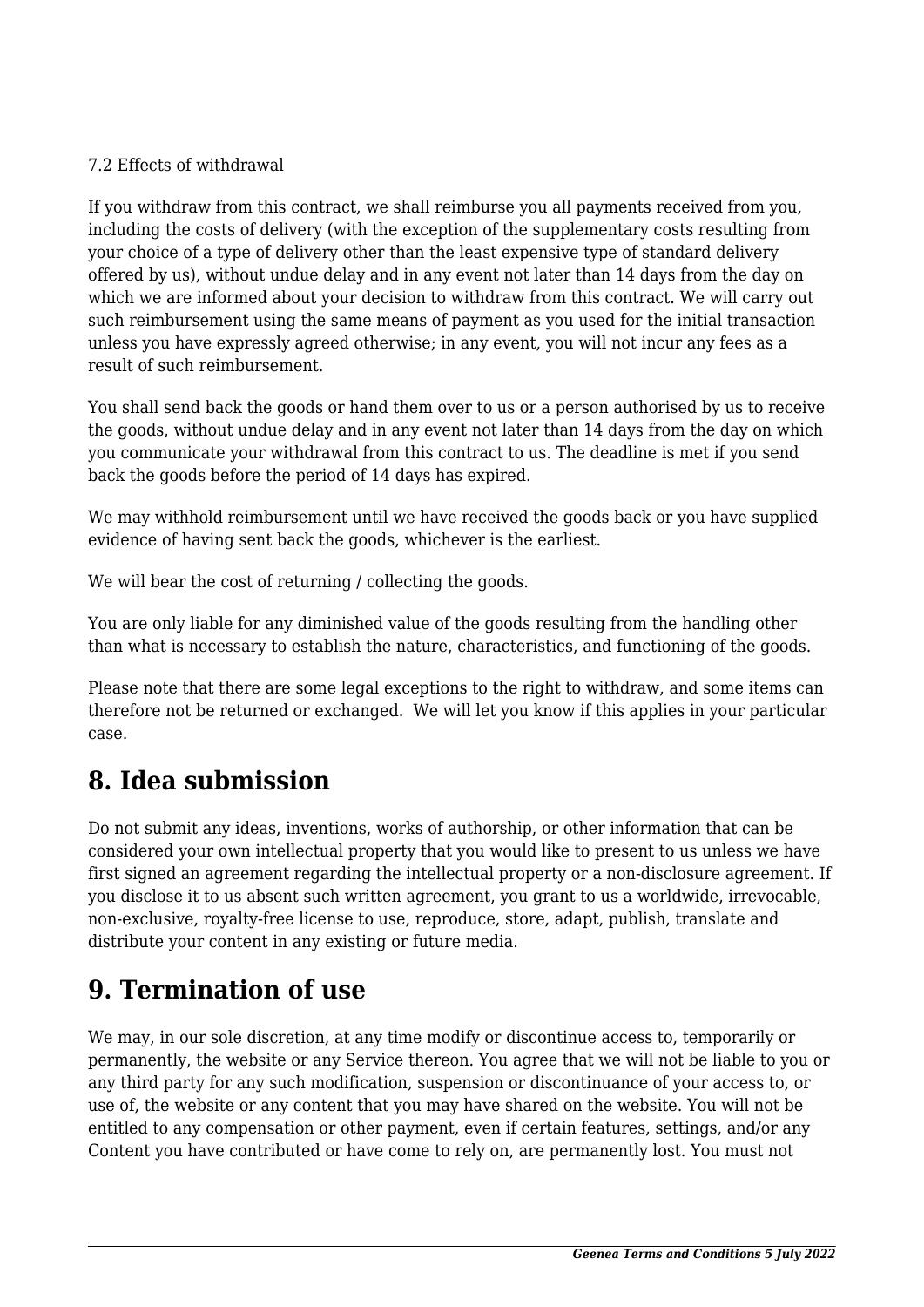circumvent or bypass, or attempt to circumvent or bypass, any access restriction measures on our website.

## **10. Warranties and liability**

Nothing in this section will limit or exclude any warranty implied by law that it would be unlawful to limit or to exclude. This website and all content on the website are provided on an "as is" and "as available" basis and may include inaccuracies or typographical errors. We expressly disclaim all warranties of any kind, whether express or implied, as to the availability, accuracy, or completeness of the Content. We make no warranty that:

- this website or our content will meet your requirements;
- this website will be available on an uninterrupted, timely, secure, or error-free basis.

Nothing on this website constitutes or is meant to constitute, legal, financial or medical advice of any kind. If you require advice you should consult an appropriate professional.

The following provisions of this section will apply to the maximum extent permitted by applicable law and will not limit or exclude our liability in respect of any matter which it would be unlawful or illegal for us to limit or to exclude our liability. In no event will we be liable for any direct or indirect damages (including any damages for loss of profits or revenue, loss or corruption of data, software or database, or loss of or harm to property or data) incurred by you or any third party, arising from your access to, or use of, our website.

Except to the extent any additional contract expressly states otherwise, our maximum liability to you for all damages arising out of or related to the website or any products and services marketed or sold through the website, regardless of the form of legal action that imposes liability (whether in contract, equity, negligence, intended conduct, tort or otherwise) will be limited to the total price that you paid to us to purchase such products or services or use the website. Such limit will apply in the aggregate to all of your claims, actions and causes of action of every kind and nature.

### **11. Privacy**

To access our website and/or services, you may be required to provide certain information about yourself as part of the registration process. You agree that any information you provide will always be accurate, correct, and up to date.

We have developed a policy to address any privacy concerns you may have. For more information, please see our **Privacy Statement** and our **[Cookie Policy](https://www.geenea.it/cookie-policy-eu/)**.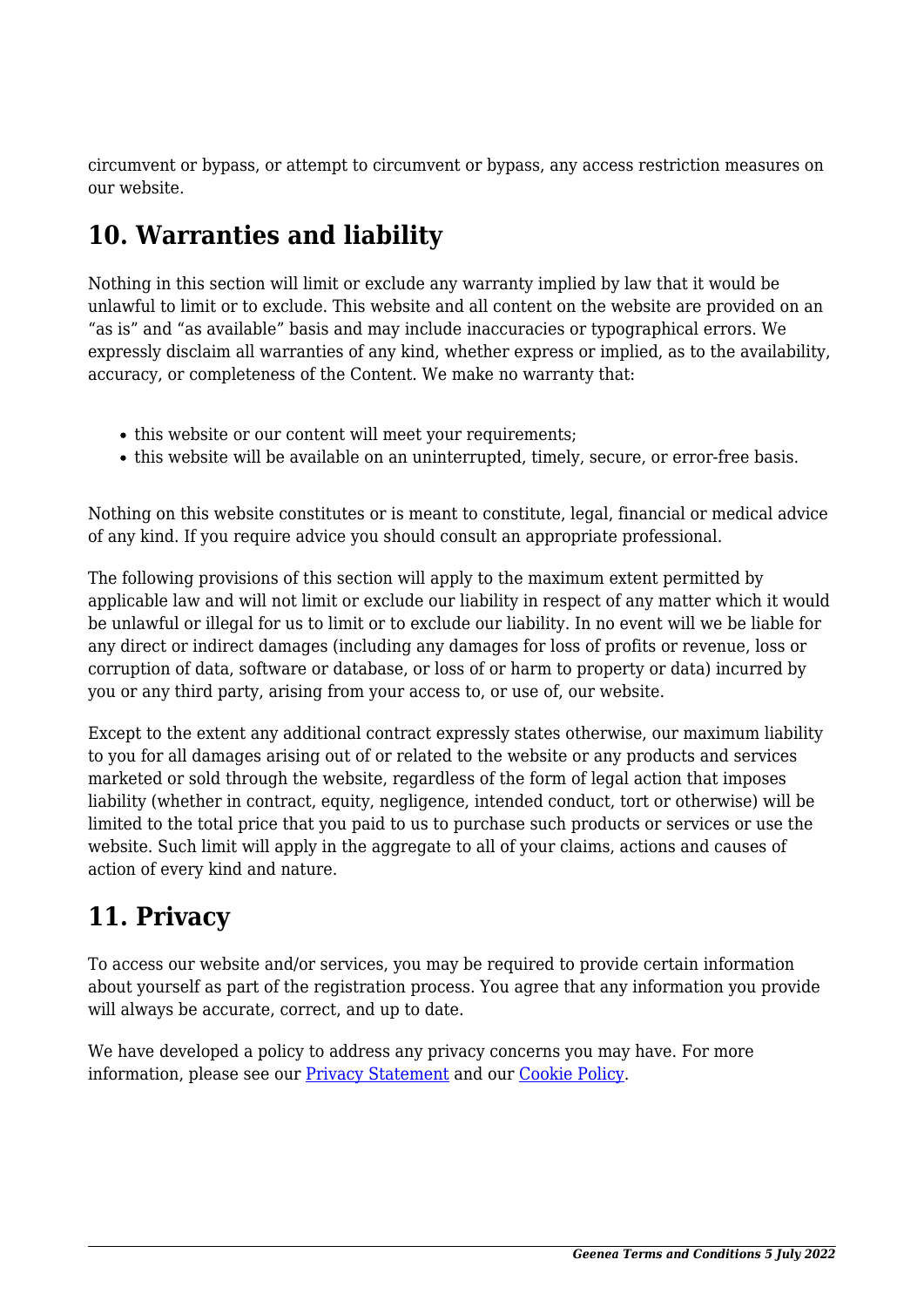## **12. Export restrictions / Legal compliance**

Access to the website from territories or countries where the Content or purchase of the products or Services sold on the website is illegal is prohibited. You may not use this website in violation of export laws and regulations of Cyprus.

### **13. Affiliate marketing**

Through this Website we may engage in affiliate marketing whereby we receive a percentage of or a commission on the sale of services or products on or through this website. We may also accept sponsorships or other forms of advertising compensation from businesses. This disclosure is intended to comply with legal requirements on marketing and advertising which may apply, such as the US Federal Trade Commission Rules.

### **14. Assignment**

You may not assign, transfer or sub-contract any of your rights and/or obligations under these Terms and conditions, in whole or in part, to any third party without our prior written consent. Any purported assignment in violation of this Section will be null and void.

#### **15. Breaches of these Terms and conditions**

Without prejudice to our other rights under these Terms and Conditions, if you breach these Terms and Conditions in any way, we may take such action as we deem appropriate to deal with the breach, including temporarily or permanently suspending your access to the website, contacting your internet service provider to request that they block your access to the website, and/or commence legal action against you.

# **16. Indemnification**

You agree to indemnify, defend and hold us harmless, from and against any and all claims, liabilities, damages, losses and expenses, relating to your violation of these Terms and conditions, and applicable laws, including intellectual property rights and privacy rights. You will promptly reimburse us for our damages, losses, costs and expenses relating to or arising out of such claims.

#### **17. Waiver**

Failure to enforce any of the provisions set out in these Terms and Conditions and any Agreement, or failure to exercise any option to terminate, shall not be construed as waiver of such provisions and shall not affect the validity of these Terms and Conditions or of any Agreement or any part thereof, or the right thereafter to enforce each and every provision.